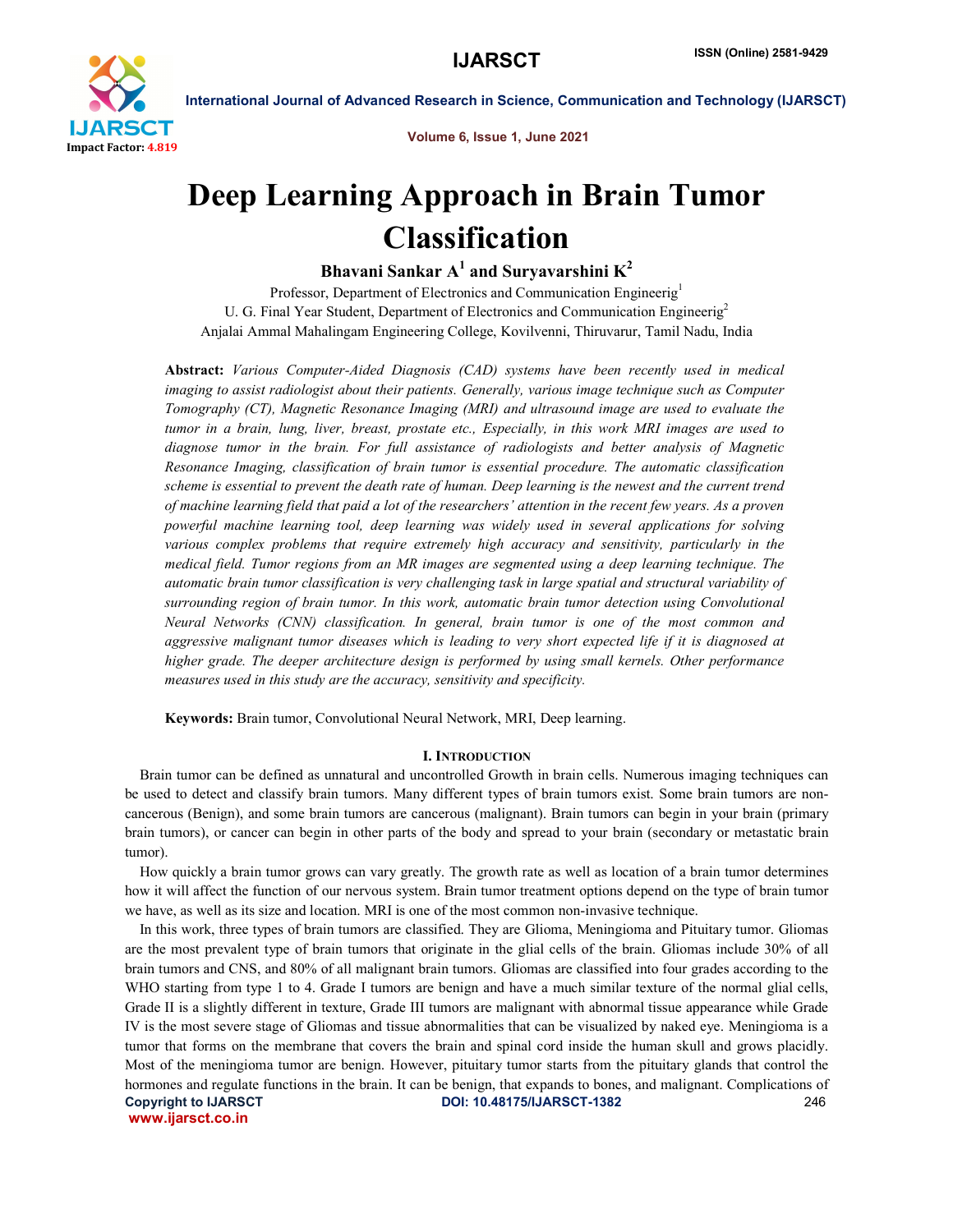

#### Volume 6, Issue 1, June 2021

pituitary tumors may cause permanent hormone deficiency and vision loss. Machine Learning (ML) is an application of artificial intelligence (AI) that provides system the ability to automatically learn and improve from experience without being explicitly programmed. The primary aim is to allow the computers learn automatically without human intervention or assistance and adjust actions accordingly.

 Machine Learning algorithms are often categorized as supervised or unsupervised. Supervised Machine Learning algorithm can apply what has been learned in the past to new data using labeled examples to predict future events. In contrast, Unsupervised Machine Learning are used when the information used to train is neither classified nor labeled. Semi supervised machine learning algorithms fall somewhere in between supervised and unsupervised learning, since they use both labeled and unlabeled data for training – typically a small amount of labeled data and a large amount of unlabeled data.

 Reinforcement Machine Learning Algorithm is a learning method that interact with its environment by producing action and discovers error or rewards. Machine Learning enables analysis of massive quantities of data. While it generally delivers faster, more accurate results in order to identify profitable opportunities or dangerous risks , it may also require additional time and resource to train it properly. Brain tumor classification has been performed using many machine learning techniques and imaging modalities over the years. In 2009, Zacharakiet al. proposed a system to classify different grades of glioma besides a binary classification for high and low grade using SVMs and KNN. Accuracy of 85% is obtained for multi- classification and 88% for binary classification. El-Dahshan et al. Introduced a method to classify 80 brain tumor normal and abnormal images using Discrete Wavelet Transform (DWT) to extract features, Principal Component Analysis (PCA) to reduce features, and then ANN and KNN to classify images with overall accuracy of 97% and 98% respectively. In 2015, Cheng et al. Proposed a method to enhance the brain tumor classification performance by augmenting the tumor region via image dilation and then by splitting into sub-regions. They used three approaches to extract features; intensity histogram, Gray Level Co-occurrence Matrix (GLCM) and Bag of Words (BOW) and finally achieved best accuracy of 91.28% by using ring form partition in addition to tumor region augmentation.

# II. PROPOSED METHOD

The proposed Deep neural network-based brain tumor image classification is proposed can be used.

# 2.1 Dataset



Copyright to IJARSCT **DOI: 10.48175/IJARSCT-1382** 247 www.ijarsct.co.in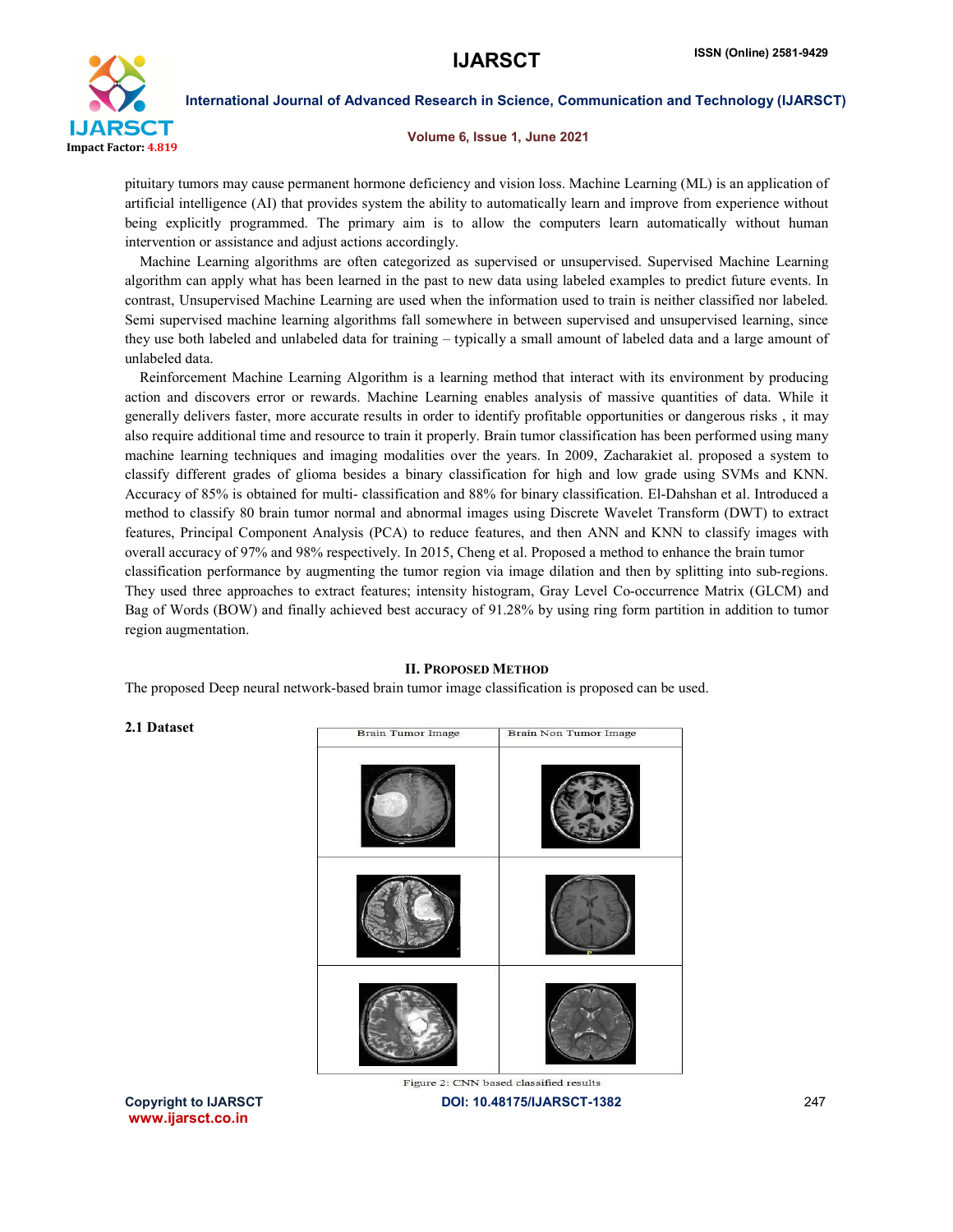

### Volume 6, Issue 1, June 2021

 The application of DCNN for Computer Tomography (CT) brain image classification is explored. This proposed system we can detect and identify the thickness of brain tumor and we segregate classes of brain tumor stages.



# 2.2 Convolutional Layer

 Computers read images as pixels and it is expressed as a matrix (NxNx3) — (height by width by depth). Images make use of three channels (RGB), so that is why we have a depth of 3. The Convolutional Layer makes use of a set of learnable filters. A filter is used to detect the presence of specific features or patterns present in the original image (input). It is usually expressed as a matrix (MxMx3), with a smaller dimension but the same depth as the input file. This filter is convolved (slide) across the width and height of the input file, and a dot product is computed to give an activation map. Different filters which detect different features are convolved on the input file and a set of activation maps is outputted which is passed to the next layer in the CNN.



 $(N + 2P - F)/ S + 1;$ where  $N =$  Dimension of image (input) file.

# 2.3 Activation Function

 The activation function is a node that is put at the end of or in between Neural Networks. They help to decide if the neuron would fire or not.

![](_page_2_Figure_13.jpeg)

# 2.4 Pooling Layer

 The Pooling layer can be seen between Convolution layers in a CNN architecture. This layer basically reduces the number of parameters and computation in the network, controlling over fitting by progressively reducing the spatial size of the network. There are two operations in this layer; Average pooling and Maximum pooling. Only Max-pooling will be discussed in this post.

www.ijarsct.co.in

## Copyright to IJARSCT **DOI: 10.48175/IJARSCT-1382** 248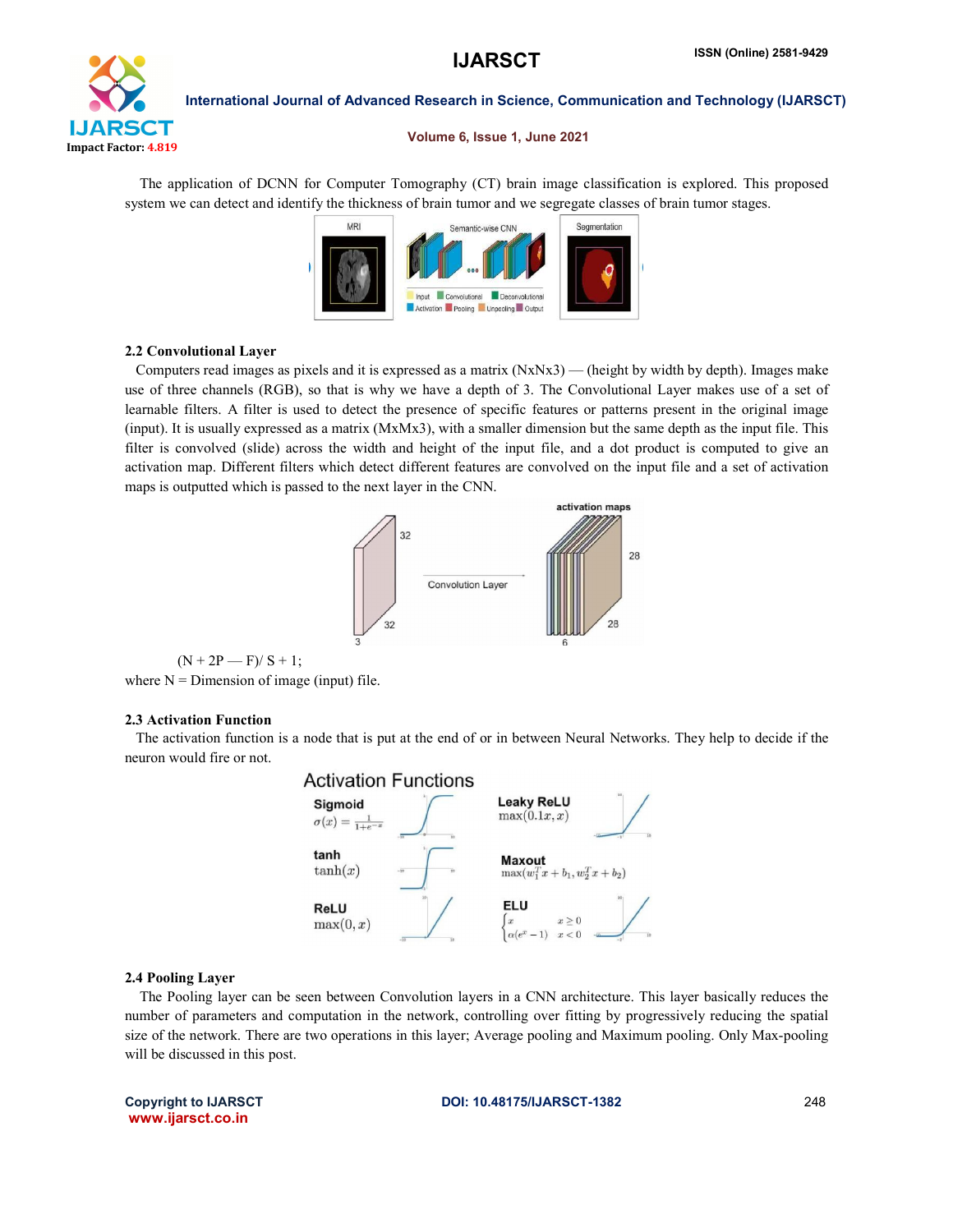![](_page_3_Picture_2.jpeg)

## Volume 6, Issue 1, June 2021

Max-pooling, like the name states; will take out only the maximum from a pool. This is actually done with the use of filters sliding through the input; and at every stride, the maximum parameter is taken out and the rest is dropped. This actually down-samples the network. Unlike the convolution layer, the pooling layer does not alter the depth of the network, the depth dimension remains unchanged.

 $(N - F)/S + 1$ ;

where  $N =$  Dimension of input to pooling

![](_page_3_Figure_8.jpeg)

## 2.5 Fully-Connected Layer

 In this layer, the neurons have a complete connection to all the activations from the previous layers. Their activations can hence be computed with a matrix multiplication followed by a bias offset. This is the last phase for a CNN network. The Convolutional Neural Network is actually made up of hidden layers and fully-connected layer(s).

![](_page_3_Figure_11.jpeg)

# 2.6 Tools and Time Consumption

 MATLAB (matrix laboratory) is a fourth-generation high-level programming language and interactive environment for numerical computation, visualization and programming. MATLAB is developed by Math Works. It allows matrix manipulations; plotting of functions and data; implementation of algorithms; creation of user interfaces; interfacing with programs written in other languages, including C, C++, Java, and Fortran; analyze data; develop algorithms; and create models and applications. It has numerous built-in commands and math functions that help you in mathematical calculations, generating plots and performing numerical methods.

#### III. RESULT AND DISCUSSION

 Apply convolutional filter in first layer. The sensitivity of filter is reduced by smoothing the convolution filter The signal transfers from one layer to another layer is controlled by activation layer. Fasten the training period by using rectified linear unit (RELU). The neurons in proceeding layer are connected to every neuron in subsequent layer. During training Loss layer is added at the end to give a feedback to neural network. Our dataset contains tumor and non-tumor MRI images and collected from different online resources. Radiology contains real cases of patients; tumor images were obtained from radiology and Brain Tumor Image Segmentation Benchmark (BRATS) testing dataset. In this work, efficient automatic brain tumor detection is performed by using CNN. Simulation is performed by using MATLAB C language. The training accuracy, validation accuracy and validation loss are calculated to find the

www.ijarsct.co.in

Copyright to IJARSCT DOI: 10.48175/IJARSCT-1382 249